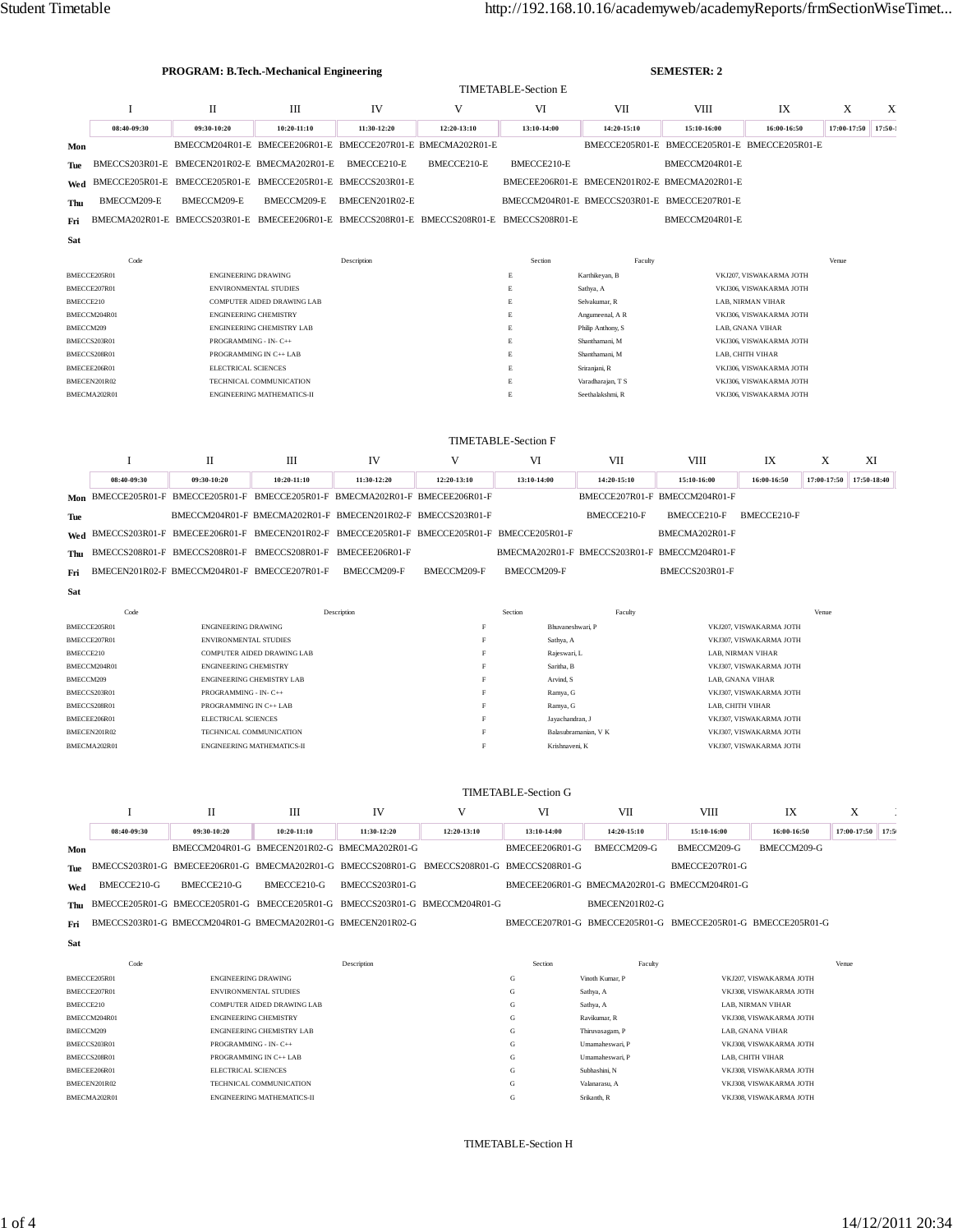|                           | 1                            | П                                                            | Ш                                                               | IV                                                                                        | V            | VI                         |                                                             | VII            | VIII                                         |                                                    | IX          | X               |        |
|---------------------------|------------------------------|--------------------------------------------------------------|-----------------------------------------------------------------|-------------------------------------------------------------------------------------------|--------------|----------------------------|-------------------------------------------------------------|----------------|----------------------------------------------|----------------------------------------------------|-------------|-----------------|--------|
|                           | 08:40-09:30                  | 09:30-10:20                                                  | 10:20-11:10                                                     | 11:30-12:20                                                                               | 12:20-13:10  | 13:10-14:00                |                                                             | 14:20-15:10    | 15:10-16:00                                  |                                                    | 16:00-16:50 | 17:00-17:50 17: |        |
|                           |                              |                                                              |                                                                 | Mon BMECCM204R01-H BMECCS203R01-H BMECCE207R01-H BMECEE206R01-H BMECMA202R01-H            |              |                            |                                                             |                | BMECCE205R01-H BMECCE205R01-H BMECCE205R01-H |                                                    |             |                 |        |
| Tue                       |                              |                                                              |                                                                 | BMECCS208R01-H BMECCS208R01-H BMECCS208R01-H BMECCS203R01-H                               |              |                            | BMECEE206R01-H BMECEN201R02-H BMECMA202R01-H BMECCM204R01-H |                |                                              |                                                    |             |                 |        |
| Wed                       |                              |                                                              | BMECEN201R02-H BMECCS203R01-H                                   | BMECCE210-H                                                                               | BMECCE210-H  | BMECCE210-H                |                                                             |                | BMECCM204R01-H                               |                                                    |             |                 |        |
| Thu                       |                              |                                                              |                                                                 | BMECCS203R01-H BMECMA202R01-H BMECCE205R01-H BMECCE205R01-H BMECCE205R01-H                |              |                            |                                                             |                | BMECEE206R01-H                               |                                                    |             |                 |        |
| Fri                       |                              |                                                              |                                                                 | BMECMA202R01-H BMECEN201R02-H BMECCE207R01-H                                              |              | BMECCM204R01-H             |                                                             | BMECCM209-H    | BMECCM209-H                                  |                                                    | BMECCM209-H |                 |        |
| Sat                       |                              |                                                              |                                                                 |                                                                                           |              |                            |                                                             |                |                                              |                                                    |             |                 |        |
|                           |                              |                                                              |                                                                 |                                                                                           |              |                            |                                                             |                |                                              |                                                    |             |                 |        |
| BMECCE205R01              | Code                         | <b>ENGINEERING DRAWING</b>                                   |                                                                 | Description                                                                               |              | Section<br>$_{\rm H}$      | Subash Chandra Bose, S                                      | Faculty        |                                              | VKJ327, VISWAKARMA JOTH                            |             | Venue           |        |
| BMECCE207R01              |                              | ENVIRONMENTAL STUDIES                                        |                                                                 |                                                                                           |              | $_{\rm H}$                 | Mahalakshmi, M                                              |                |                                              | VKJ309, VISWAKARMA JOTH                            |             |                 |        |
| BMECCE210                 |                              |                                                              | COMPUTER AIDED DRAWING LAB                                      |                                                                                           |              | $_{\rm H}$                 | Venkatesan, K                                               |                |                                              | LAB. NIRMAN VIHAR                                  |             |                 |        |
| BMECCM209                 | BMECCM204R01                 | <b>ENGINEERING CHEMISTRY</b>                                 | ENGINEERING CHEMISTRY LAB                                       |                                                                                           |              | $_{\rm H}$<br>$_{\rm H}$   | Philip Anthony, S<br>Ravikumar, R                           |                |                                              | VKJ309, VISWAKARMA JOTH<br>LAB, GNANA VIHAR        |             |                 |        |
|                           | BMECCS203R01                 | PROGRAMMING - IN- C++                                        |                                                                 |                                                                                           |              | $_{\rm H}$                 | Saravanan, R                                                |                |                                              | VKJ309, VISWAKARMA JOTH                            |             |                 |        |
|                           | BMECCS208R01                 | PROGRAMMING IN C++ LAB                                       |                                                                 |                                                                                           |              | $_{\rm H}$                 | Saravanan, R                                                |                |                                              | LAB, CHITH VIHAR                                   |             |                 |        |
|                           | BMECEE206R01<br>BMECEN201R02 | ELECTRICAL SCIENCES                                          | TECHNICAL COMMUNICATION                                         |                                                                                           |              | $_{\rm H}$<br>$_{\rm H}$   | Raja Mohan, J<br>Koperundevi, E                             |                |                                              | VKJ309, VISWAKARMA JOTH<br>VKJ309, VISWAKARMA JOTH |             |                 |        |
|                           | BMECMA202R01                 |                                                              | <b>ENGINEERING MATHEMATICS-II</b>                               |                                                                                           |              | $_{\rm H}$                 | Rajaraman, R                                                |                |                                              | VKJ309, VISWAKARMA JOTH                            |             |                 |        |
|                           |                              |                                                              |                                                                 |                                                                                           |              |                            |                                                             |                |                                              |                                                    |             |                 |        |
|                           |                              |                                                              |                                                                 |                                                                                           |              |                            |                                                             |                |                                              |                                                    |             |                 |        |
|                           |                              |                                                              |                                                                 |                                                                                           |              | <b>TIMETABLE-Section I</b> |                                                             |                |                                              |                                                    |             |                 |        |
|                           | Ι                            | П                                                            | Ш                                                               | IV                                                                                        | V            | VI                         | VII                                                         | VIII           |                                              | IX                                                 | X           | XI              | X      |
|                           | 08:40-09:30                  | 09:30-10:20                                                  | 10:20-11:10                                                     | 11:30-12:20                                                                               | 12:20-13:10  | 13:10-14:00                | 14:20-15:10                                                 | 15:10-16:00    |                                              | 16:00-16:50                                        | 17:00-17:50 | 17:50-18:40     | 18:40- |
| Mon                       |                              | BMECEN201R02-I BMECCM204R01-I BMECMA202R01-I                 |                                                                 | BMECCM209-I                                                                               | BMECCM209-I  | BMECCM209-I                |                                                             | BMECCS203R01-I |                                              |                                                    |             |                 |        |
| Tue                       |                              |                                                              |                                                                 | BMECCE205R01-I BMECCE205R01-I BMECCE205R01-I BMECMA202R01-I BMECCM204R01-I                |              |                            | BMECCS203R01-I BMECEE206R01-I                               |                |                                              |                                                    |             |                 |        |
| Wed                       |                              |                                                              |                                                                 | BMECCS203R01-I BMECCM204R01-I BMECMA202R01-I BMECCE207R01-I BMECEE206R01-I                |              |                            | BMECCS208R01-I BMECCS208R01-I BMECCS208R01-I                |                |                                              |                                                    |             |                 |        |
| Thu                       |                              |                                                              |                                                                 | BMECEN201R02-I BMECCS203R01-I BMECMA202R01-I BMECCM204R01-I                               |              |                            | BMECCE205R01-I BMECCE205R01-I BMECCE205R01-I                |                |                                              |                                                    |             |                 |        |
| Fri                       |                              | BMECEE206R01-I BMECCE207R01-I                                |                                                                 | BMECCE210-I                                                                               | BMECCE210-I  | BMECCE210-I                |                                                             | BMECEN201R02-I |                                              |                                                    |             |                 |        |
| Sat                       |                              |                                                              |                                                                 |                                                                                           |              |                            |                                                             |                |                                              |                                                    |             |                 |        |
|                           | Code                         |                                                              |                                                                 | Description                                                                               |              | Section                    | Faculty                                                     |                |                                              |                                                    | Venue       |                 |        |
| BMECCE205R01              |                              | ENGINEERING DRAWING                                          |                                                                 |                                                                                           |              | Tagore, M                  |                                                             |                |                                              | VKJ327, VISWAKARMA JOTH                            |             |                 |        |
| BMECCE207R01<br>BMECCE210 |                              | <b>ENVIRONMENTAL STUDIES</b>                                 | COMPUTER AIDED DRAWING LAB                                      |                                                                                           | л            |                            | Mahalakshmi, M<br>Balachandar, K                            |                | LAB, NIRMAN VIHAR                            | VKJ310, VISWAKARMA JOTH                            |             |                 |        |
|                           | BMECCM204R01                 | <b>ENGINEERING CHEMISTRY</b>                                 |                                                                 |                                                                                           | л            |                            | Thiruvasagam, P                                             |                |                                              | VKJ310, VISWAKARMA JOTH                            |             |                 |        |
| BMECCM209                 |                              | ENGINEERING CHEMISTRY LAB                                    |                                                                 |                                                                                           |              | Saritha, B                 |                                                             |                | LAB, GNANA VIHAR                             |                                                    |             |                 |        |
|                           | BMECCS203R01<br>BMECCS208R01 | PROGRAMMING - IN- C++<br>PROGRAMMING IN C++ LAB              |                                                                 |                                                                                           | л            |                            | Vijayalakshmi, N<br>Vijayalakshmi, N                        |                | LAB, CHITH VIHAR                             | VKJ310, VISWAKARMA JOTH                            |             |                 |        |
|                           | BMECEE206R01                 | <b>ELECTRICAL SCIENCES</b>                                   |                                                                 |                                                                                           |              |                            | Nandhini Gayathri, M                                        |                |                                              | VKJ310, VISWAKARMA JOTH                            |             |                 |        |
|                           | BMECEN201R02                 | TECHNICAL COMMUNICATION<br><b>ENGINEERING MATHEMATICS-II</b> |                                                                 |                                                                                           | л            |                            | Balasubramanian, V K                                        |                |                                              | VKJ310, VISWAKARMA JOTH                            |             |                 |        |
|                           | BMECMA202R01                 |                                                              |                                                                 |                                                                                           | л            |                            | Balasubramanian, K                                          |                |                                              | VKJ310, VISWAKARMA JOTH                            |             |                 |        |
|                           |                              |                                                              |                                                                 |                                                                                           |              |                            |                                                             |                |                                              |                                                    |             |                 |        |
|                           |                              |                                                              |                                                                 |                                                                                           |              | TIMETABLE-Section J        |                                                             |                |                                              |                                                    |             |                 |        |
|                           | I                            | П                                                            | Ш                                                               | IV                                                                                        | V            | VI                         | VII                                                         |                | VIII                                         | IX                                                 | Х           | XI              |        |
|                           | 08:40-09:30                  | 09:30-10:20                                                  | 10:20-11:10                                                     | 11:30-12:20                                                                               | 12:20-13:10  | 13:10-14:00                | 14:20-15:10                                                 |                | 15:10-16:00                                  | 16:00-16:50                                        | 17:00-17:50 | 17:50-18:40 18  |        |
|                           |                              |                                                              | Mon BMECCS208R01-J BMECCS208R01-J BMECCS208R01-J BMECCM204R01-J |                                                                                           |              |                            | BMECCE207R01-J BMECMA202R01-J BMECEE206R01-J                |                |                                              |                                                    |             |                 |        |
| Tue                       |                              |                                                              |                                                                 | BMECMA202R01-J BMECCM204R01-J BMECCS203R01-J BMECCE205R01-J BMECCE205R01-J BMECCE205R01-J |              |                            |                                                             |                | BMECEN201R02-J                               |                                                    |             |                 |        |
| Wed                       |                              |                                                              | BMECCS203R01-J BMECEE206R01-J BMECCE207R01-J                    | BMECCM209-J                                                                               | BMECCM209-J  | BMECCM209-J                |                                                             |                | BMECCM204R01-J                               |                                                    |             |                 |        |
| Thu                       |                              |                                                              |                                                                 | BMECEN201R02-J BMECMA202R01-J BMECCS203R01-J BMECCM204R01-J                               |              |                            | BMECCE210-J                                                 |                | BMECCE210-J                                  | BMECCE210-J                                        |             |                 |        |
| Fri                       |                              |                                                              | BMECCE205R01-J BMECCE205R01-J BMECCE205R01-J BMECEE206R01-J     |                                                                                           |              |                            | BMECCS203R01-J BMECMA202R01-J BMECEN201R02-J                |                |                                              |                                                    |             |                 |        |
| Sat                       |                              |                                                              |                                                                 |                                                                                           |              |                            |                                                             |                |                                              |                                                    |             |                 |        |
|                           | Code                         |                                                              |                                                                 | Description                                                                               |              | Section                    |                                                             | Faculty        |                                              |                                                    | Venue       |                 |        |
| BMECCE205R01              |                              | <b>ENGINEERING DRAWING</b>                                   |                                                                 |                                                                                           | J            |                            | Jeyaraj, S                                                  |                |                                              | VKJ327, VISWAKARMA JOTH                            |             |                 |        |
| BMECCE207R01<br>BMECCE210 |                              | ENVIRONMENTAL STUDIES                                        | COMPUTER AIDED DRAWING LAB                                      |                                                                                           | J            |                            | Rathinakumar, V<br>Narayanan, V S                           |                |                                              | VKJ311, VISWAKARMA JOTH<br>LAB, NIRMAN VIHAR       |             |                 |        |
|                           | BMECCM204R01                 | <b>ENGINEERING CHEMISTRY</b>                                 |                                                                 |                                                                                           | J            |                            | Selva Ganesan, S                                            |                |                                              | VKJ311, VISWAKARMA JOTH                            |             |                 |        |
| BMECCM209                 |                              |                                                              | ENGINEERING CHEMISTRY LAB                                       |                                                                                           |              |                            | Selva Ganesan, S                                            |                | LAB, GNANA VIHAR                             |                                                    |             |                 |        |
| BMECCS208R01              | BMECCS203R01                 | PROGRAMMING - IN- C++<br>PROGRAMMING IN C++ LAB              |                                                                 |                                                                                           | J<br>J       |                            | Srinivasan, B<br>Srinivasan, B                              |                | LAB, CHITH VIHAR                             | VKJ311, VISWAKARMA JOTH                            |             |                 |        |
|                           | BMECEE206R01                 | ELECTRICAL SCIENCES                                          |                                                                 |                                                                                           | J            |                            | Mohamed Ghouse, S                                           |                |                                              | VKJ311, VISWAKARMA JOTH                            |             |                 |        |
|                           | BMECEN201R02                 |                                                              | TECHNICAL COMMUNICATION                                         |                                                                                           | $\mathbf{I}$ |                            | Venkatraman, G                                              |                |                                              | VKJ311, VISWAKARMA JOTH                            |             |                 |        |
|                           | BMECMA202R01                 |                                                              | ENGINEERING MATHEMATICS-II                                      |                                                                                           | $\mathbf{I}$ |                            | Krishnaveni, K                                              |                |                                              | VKJ311, VISWAKARMA JOTH                            |             |                 |        |
|                           |                              |                                                              |                                                                 |                                                                                           |              |                            |                                                             |                |                                              |                                                    |             |                 |        |
|                           |                              |                                                              |                                                                 |                                                                                           |              | <b>TIMETABLE-Section K</b> |                                                             |                |                                              |                                                    |             |                 |        |
|                           | 1                            | П                                                            | Ш                                                               | IV                                                                                        | V            | VI                         |                                                             | VII            | VIII                                         |                                                    | IX          | X               | X      |
|                           | 08:40-09:30                  | 09:30-10:20                                                  | 10:20-11:10                                                     | 11:30-12:20                                                                               | 12:20-13:10  | 13:10-14:00                |                                                             | 14:20-15:10    | 15:10-16:00                                  |                                                    | 16:00-16:50 | 17:00-17:50     | 17:50  |
| Mon                       |                              |                                                              |                                                                 | BMECEN201R02-K BMECMA202R01-K BMECCE205R01-K BMECCE205R01-K BMECCE205R01-K                |              |                            |                                                             |                | BMECEE206R01-K                               |                                                    |             |                 |        |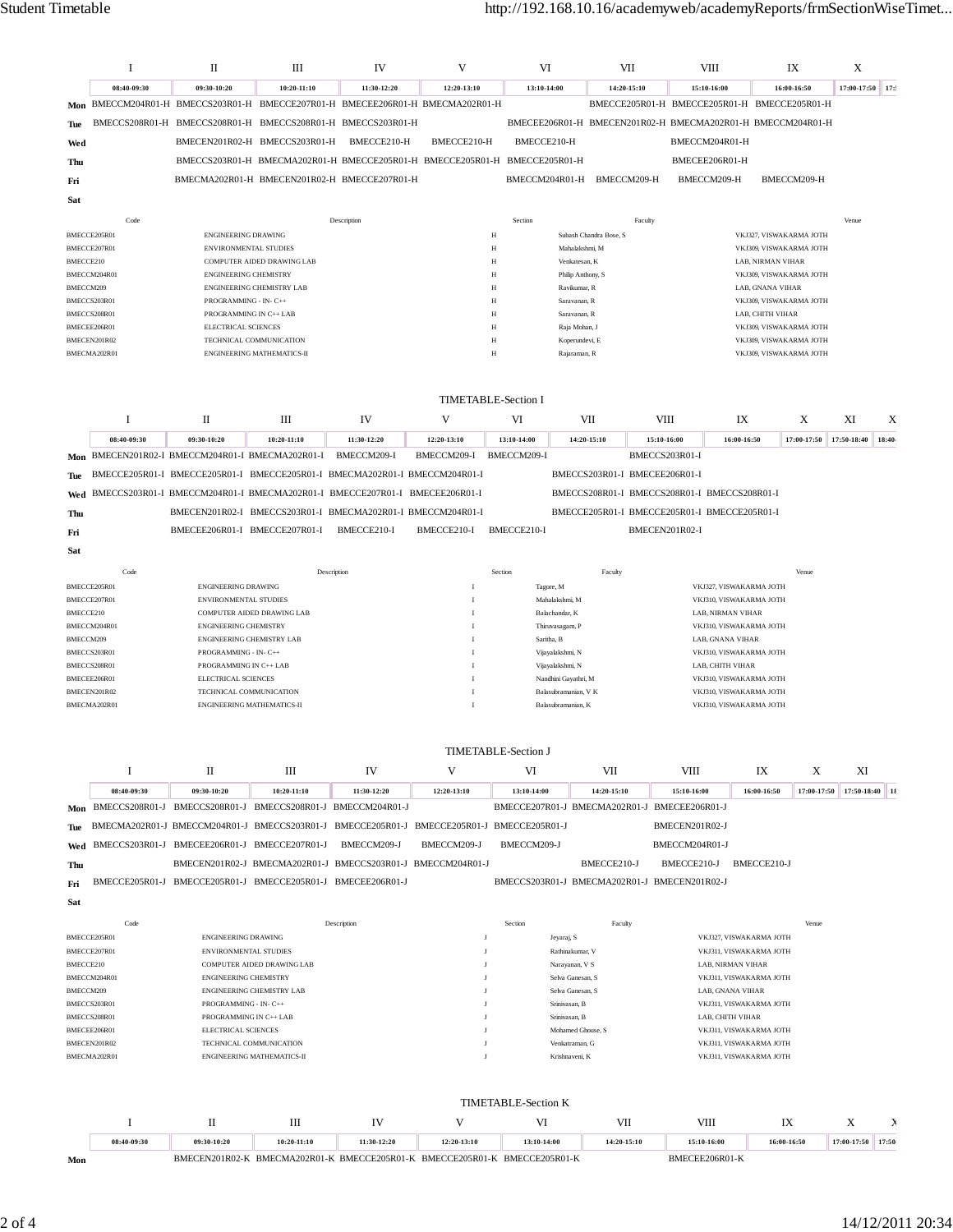| <b>Tue</b> | BMECCM209-K | BMECCM209-K BMECCM209-K BMECEE206R01-K BMECCM204R01-K                                         |  | BMECMA202R01-K BMECCS203R01-K                |                                              |  |
|------------|-------------|-----------------------------------------------------------------------------------------------|--|----------------------------------------------|----------------------------------------------|--|
|            |             | Wed BMECEN201R02-K BMECCS203R01-K BMECCM204R01-K BMECCE207R01-K BMECMA202R01-K                |  |                                              | BMECCE205R01-K BMECCE205R01-K BMECCE205R01-K |  |
|            |             | Thu BMECEE206R01-K BMECCM204R01-K BMECMA202R01-K BMECCS208R01-K BMECCS208R01-K BMECCS208R01-K |  |                                              | BMECCS203R01-K                               |  |
| Fri        | BMECCE210-K | BMECCE210-K BMECCE210-K BMECCS203R01-K                                                        |  | BMECCE207R01-K BMECCM204R01-K BMECEN201R02-K |                                              |  |
| Sat        |             |                                                                                               |  |                                              |                                              |  |

| Code         | Description                       | Section                 | Faculty              | Venue                   |
|--------------|-----------------------------------|-------------------------|----------------------|-------------------------|
| BMECCE205R01 | <b>ENGINEERING DRAWING</b>        | K                       | Peddavarapu Sreehari | VKJ327, VISWAKARMA JOTH |
| BMECCE207R01 | <b>ENVIRONMENTAL STUDIES</b>      | K                       | Rathinakumar, V      | VKJ312. VISWAKARMA JOTH |
| BMECCE210    | <b>COMPUTER AIDED DRAWING LAB</b> | $\mathbf{r}$<br>ĸ       | Jagan Mohan Reddy, K | LAB. NIRMAN VIHAR       |
| BMECCM204R01 | <b>ENGINEERING CHEMISTRY</b>      | A                       | Siyakumar, S R       | VKJ312. VISWAKARMA JOTH |
| BMECCM209    | <b>ENGINEERING CHEMISTRY LAB</b>  | $\boldsymbol{\nu}$<br>A | Venkatesan, D        | LAB. GNANA VIHAR        |
| BMECCS203R01 | PROGRAMMING - IN-C++              | K                       | Elangovan, B         | VKJ312. VISWAKARMA JOTH |
| BMECCS208R01 | PROGRAMMING IN C++ LAB            | K                       | Muralidharan, D      | LAB. CHITH VIHAR        |
| BMECEE206R01 | <b>ELECTRICAL SCIENCES</b>        | K                       | Shanmugam, K         | VKJ312. VISWAKARMA JOTH |
| BMECEN201R02 | TECHNICAL COMMUNICATION           | $\mathbf{r}$<br>ĸ       | Varghese Joseph, A   | VKJ312, VISWAKARMA JOTH |
| BMECMA202R01 | <b>ENGINEERING MATHEMATICS-II</b> | $\mathbf{r}$<br>N       | Ganapathy, V         | VKJ312, VISWAKARMA JOTH |
|              |                                   |                         |                      |                         |

|            |              |                                              |                                                             |                               |                                                                                | <b>TIMETABLE-Section L</b> |                                                             |                                              |                         |             |          |
|------------|--------------|----------------------------------------------|-------------------------------------------------------------|-------------------------------|--------------------------------------------------------------------------------|----------------------------|-------------------------------------------------------------|----------------------------------------------|-------------------------|-------------|----------|
|            |              | П                                            | III                                                         | IV                            | V                                                                              | VI                         | VII                                                         | VIII                                         | IX                      | X           | XI       |
|            | 08:40-09:30  | 09:30-10:20                                  | 10:20-11:10                                                 | 11:30-12:20                   | 12:20-13:10                                                                    | 13:10-14:00                | 14:20-15:10                                                 | 15:10-16:00                                  | 16:00-16:50             | 17:00-17:50 | 17:50-18 |
| Mon        |              |                                              | BMECCM204R01-L BMECCS203R01-L                               | BMECCE207R01-L BMECEN201R02-L |                                                                                |                            |                                                             | BMECCE205R01-L BMECCE205R01-L BMECCE205R01-L |                         |             |          |
| <b>Tue</b> |              |                                              | BMECCS203R01-L BMECEE206R01-L BMECCM204R01-L                | BMECCM209-L                   | BMECCM209-L                                                                    | BMECCM209-L                |                                                             | BMECMA202R01-L                               |                         |             |          |
|            |              |                                              |                                                             |                               | Wed BMECCE205R01-L BMECCE205R01-L BMECCE205R01-L BMECMA202R01-L BMECCM204R01-L |                            |                                                             | BMECCS203R01-L BMECEE206R01-L                |                         |             |          |
| Thu        |              | BMECEN201R02-L BMECCM204R01-L BMECCE207R01-L |                                                             |                               |                                                                                |                            | BMECMA202R01-L BMECCS208R01-L BMECCS208R01-L BMECCS208R01-L |                                              |                         |             |          |
| Fri        |              |                                              | BMECMA202R01-L BMECCS203R01-L BMECEN201R02-L BMECEE206R01-L |                               |                                                                                |                            | BMECCE210-L                                                 | BMECCE210-L                                  | BMECCE210-L             |             |          |
| Sat        |              |                                              |                                                             |                               |                                                                                |                            |                                                             |                                              |                         |             |          |
|            | Code         |                                              |                                                             | Description                   |                                                                                | Section                    | Faculty                                                     |                                              |                         | Venue       |          |
|            | BMECCE205R01 | <b>ENGINEERING DRAWING</b>                   |                                                             |                               | L                                                                              |                            | Asok Kumar, K                                               |                                              | VKJ327, VISWAKARMA JOTH |             |          |
|            | BMECCE207R01 | <b>ENVIRONMENTAL STUDIES</b>                 |                                                             |                               | L                                                                              |                            | Suriyanarayanan, S                                          |                                              | VKJ313, VISWAKARMA JOTH |             |          |
| BMECCE210  |              |                                              | <b>COMPUTER AIDED DRAWING LAB</b>                           |                               | L                                                                              |                            | Moses Krupavaram, R                                         |                                              | LAB. NIRMAN VIHAR       |             |          |
|            | BMECCM204R01 | <b>ENGINEERING CHEMISTRY</b>                 |                                                             |                               | L                                                                              | Meera, P                   |                                                             |                                              | VKJ313, VISWAKARMA JOTH |             |          |
| BMECCM209  |              |                                              | <b>ENGINEERING CHEMISTRY LAB</b>                            |                               | L                                                                              |                            | Selva Ganesan, S                                            |                                              | LAB, GNANA VIHAR        |             |          |
|            | BMECCS203R01 | PROGRAMMING - IN- C++                        |                                                             |                               | L                                                                              |                            | Renuga Devi, T                                              |                                              | VKJ313, VISWAKARMA JOTH |             |          |
|            | BMECCS208R01 | PROGRAMMING IN C++ LAB                       |                                                             |                               | L                                                                              | Palanivel, S               |                                                             |                                              | LAB, CHITH VIHAR        |             |          |
|            | BMECEE206R01 | ELECTRICAL SCIENCES                          |                                                             |                               | L                                                                              |                            | Bagyalakshmi, G                                             |                                              | VKJ313, VISWAKARMA JOTH |             |          |
|            | BMECEN201R02 |                                              | TECHNICAL COMMUNICATION                                     |                               | L                                                                              |                            | Varadharajan, T S                                           |                                              | VKJ313, VISWAKARMA JOTH |             |          |

|     | TIMETABLE-Section M |                                                                                               |               |                |                                              |                                              |             |                                              |             |               |  |
|-----|---------------------|-----------------------------------------------------------------------------------------------|---------------|----------------|----------------------------------------------|----------------------------------------------|-------------|----------------------------------------------|-------------|---------------|--|
|     |                     |                                                                                               | Ш             | IV             |                                              | VI                                           | VII         | VIII                                         | IX          | X             |  |
|     | 08:40-09:30         | 09:30-10:20                                                                                   | $10:20-11:10$ | 11:30-12:20    | 12:20-13:10                                  | 13:10-14:00                                  | 14:20-15:10 | 15:10-16:00                                  | 16:00-16:50 | $17:00-17:50$ |  |
|     |                     | Mon BMECEN201R02-M BMECMA202R01-M BMECEE206R01-M BMECCS208R01-M BMECCS208R01-M BMECCS208R01-M |               |                |                                              |                                              |             | BMECCS203R01-M                               |             |               |  |
| Tue |                     |                                                                                               |               |                | BMECEN201R02-M BMECCE207R01-M BMECCM204R01-M |                                              | BMECCM209-M | BMECCM209-M                                  | BMECCM209-M |               |  |
|     |                     | Wed BMECCS203R01-M BMECCM204R01-M BMECMA202R01-M BMECCE205R01-M BMECCE205R01-M BMECCE205R01-M |               |                |                                              |                                              |             | BMECEE206R01-M                               |             |               |  |
| Thu | BMECCE210-M         | BMECCE210-M                                                                                   | BMECCE210-M   | BMECCM204R01-M |                                              | BMECMA202R01-M BMECCE207R01-M BMECCS203R01-M |             |                                              |             |               |  |
| Fri |                     | BMECEN201R02-M BMECMA202R01-M BMECCS203R01-M BMECEE206R01-M BMECCM204R01-M                    |               |                |                                              |                                              |             | BMECCE205R01-M BMECCE205R01-M BMECCE205R01-M |             |               |  |

BMECEN201R02 TECHNICAL COMMUNICATION L Varadharajan, T S VKJ313, VISWAKARMA JOTH BMECMA202R01 ENGINEERING MATHEMATICS-II L Sathiamoorthy, G VKJ313, VISWAKARMA JOTH

| Sat          |                                   |         |                     |                          |  |  |  |  |  |  |
|--------------|-----------------------------------|---------|---------------------|--------------------------|--|--|--|--|--|--|
| Code         | Description                       | Section | Faculty             | Venue                    |  |  |  |  |  |  |
| BMECCE205R01 | <b>ENGINEERING DRAWING</b>        | M       | Ramesh, S           | VKJ327, VISWAKARMA JOTH  |  |  |  |  |  |  |
| BMECCE207R01 | <b>ENVIRONMENTAL STUDIES</b>      | M       | Suriyanarayanan, S  | VKJ314, VISWAKARMA JOTH  |  |  |  |  |  |  |
| BMECCE210    | <b>COMPUTER AIDED DRAWING LAB</b> | M       | Ravikumar, R        | <b>LAB. NIRMAN VIHAR</b> |  |  |  |  |  |  |
| BMECCM204R01 | <b>ENGINEERING CHEMISTRY</b>      | M       | Angumeenal, A R     | VKJ314, VISWAKARMA JOTH  |  |  |  |  |  |  |
| BMECCM209    | <b>ENGINEERING CHEMISTRY LAB</b>  | M       | Thiruvasagam, P     | LAB. GNANA VIHAR         |  |  |  |  |  |  |
| BMECCS203R01 | PROGRAMMING - IN- C++             | M       | Sethuraman, J       | VKJ314. VISWAKARMA JOTH  |  |  |  |  |  |  |
| BMECCS208R01 | PROGRAMMING IN C++ LAB            | M       | Vidhya, K           | LAB, CHITH VIHAR         |  |  |  |  |  |  |
| BMECEE206R01 | <b>ELECTRICAL SCIENCES</b>        | M       | Malathi, S          | VKJ314, VISWAKARMA JOTH  |  |  |  |  |  |  |
| BMECEN201R02 | TECHNICAL COMMUNICATION           | M       | Valanarasu, A       | VKJ314, VISWAKARMA JOTH  |  |  |  |  |  |  |
| BMECMA202R01 | <b>ENGINEERING MATHEMATICS-II</b> | M       | Shri Prakash, T V G | VKJ314, VISWAKARMA JOTH  |  |  |  |  |  |  |

|     |             | TIMETABLE-Section N                                                                           |               |                |             |                                              |             |                                              |             |                     |  |  |
|-----|-------------|-----------------------------------------------------------------------------------------------|---------------|----------------|-------------|----------------------------------------------|-------------|----------------------------------------------|-------------|---------------------|--|--|
|     |             |                                                                                               | Ш             | <b>IV</b>      |             | VI                                           | VII         | VIII                                         | IX          | X                   |  |  |
|     | 08:40-09:30 | 09:30-10:20                                                                                   | $10:20-11:10$ | 11:30-12:20    | 12:20-13:10 | 13:10-14:00                                  | 14:20-15:10 | 15:10-16:00                                  | 16:00-16:50 | $17:00-17:50$ 17:50 |  |  |
|     |             | Mon BMECCE205R01-N BMECCE205R01-N BMECCE205R01-N BMECCM204R01-N BMECCS203R01-N BMECEE206R01-N |               |                |             |                                              |             | BMECEN201R02-N                               |             |                     |  |  |
|     |             | The BMECEN201R02-N BMECEE206R01-N BMECMA202R01-N BMECCM204R01-N BMECCS203R01-N                |               |                |             |                                              |             | BMECCS208R01-N BMECCS208R01-N BMECCS208R01-N |             |                     |  |  |
| Wed | BMECCM209-N | BMECCM209-N                                                                                   | BMECCM209-N   | BMECEN201R02-N |             | BMECMA202R01-N BMECCS203R01-N BMECCE207R01-N |             |                                              |             |                     |  |  |
|     |             | Thu BMECCS203R01-N BMECMA202R01-N BMECCE207R01-N                                              |               | BMECCE210-N    | BMECCE210-N | BMECCE210-N                                  |             | BMECCM204R01-N                               |             |                     |  |  |